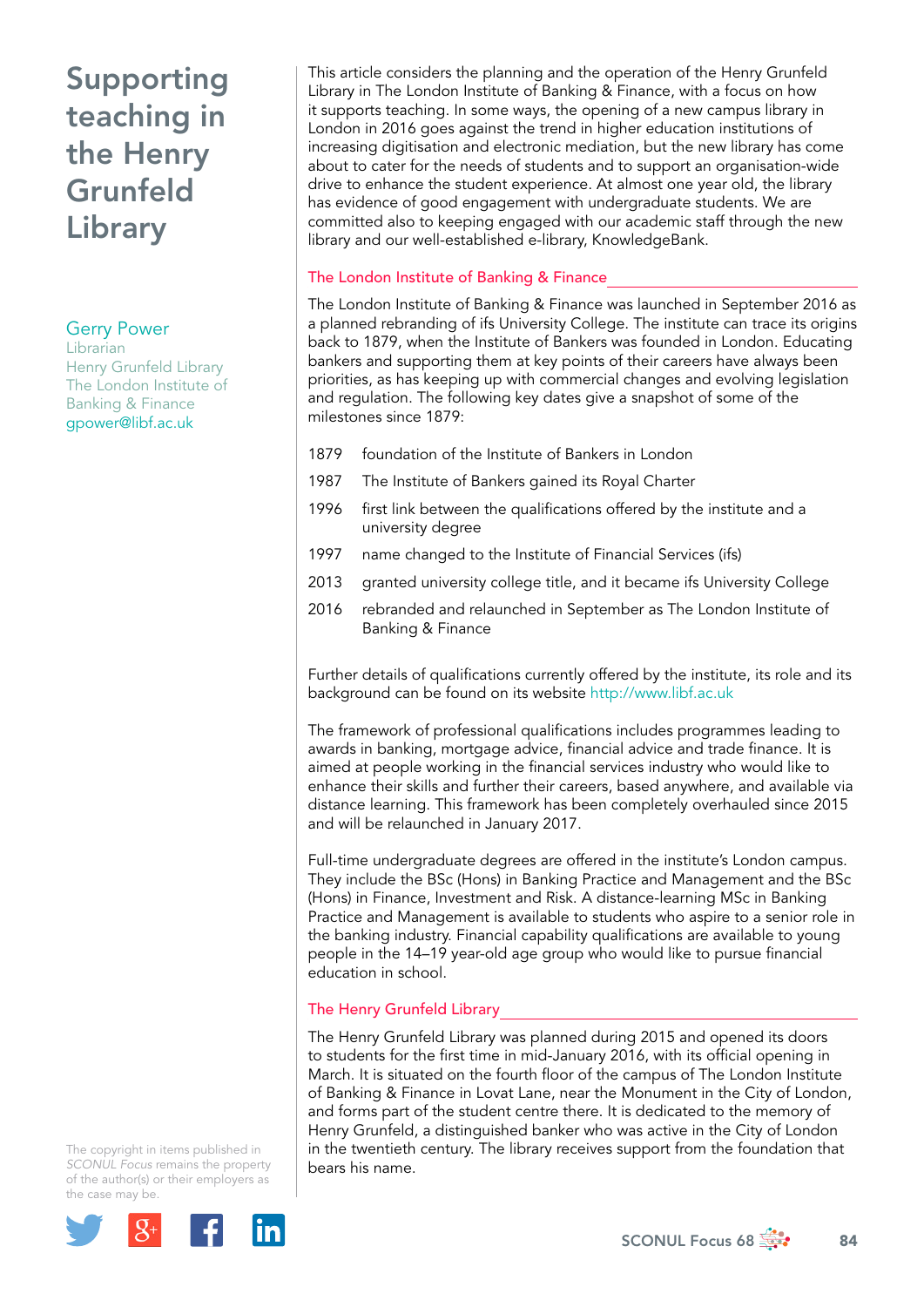## Supporting teaching in the Henry **Grunfeld** Library



From its beginnings, the library has aimed to be a flexible and collaborative learning space for undergraduate students and their teachers, and it can also welcome any other students pursuing programmes of study of the institute. Alumni are also welcome to use the library, and staff and students of other universities can be admitted by appointment if they wish to consult the library's historical collection.



In her speech at the official opening of the library, the Head of Learning Resources and Libraries, Nicola Scull (2016), outlined the decision in 2004 to close the former library in order to make way for an electronic library, KnowledgeBank. This was born in 2004 with a mission to be accessible to all students and alumni wherever they were and whenever they wanted it. It has gone from strength to strength, and now includes dedicated collections of e-books, e-journals, newspapers, soft skills resources and electronic insights. This e-library is available to all staff, students and alumni. The core subject matter of the e-library comprises banking, financial services, economics, management and organisational change, and leadership.

Fast forward from 2004 to 2015, and the Head of Learning Resources and Libraries was asked to make proposals for a new flexible learning and library space on campus, to cater mainly for undergraduate cohorts. The proposals were supported by the new CEO, Alex Fraser, and by senior staff with responsibilities for enhancing the student experience. Scull also summarised feedback from students prior to 2016 about their felt need for a dedicated learning and library space. She pointed out that they needed more support in using their e-library, more help with referencing and more opportunities to develop digital and information skills.

The copyright in items published in *SCONUL Focus* remains the property of the author(s) or their employers as the case may be.

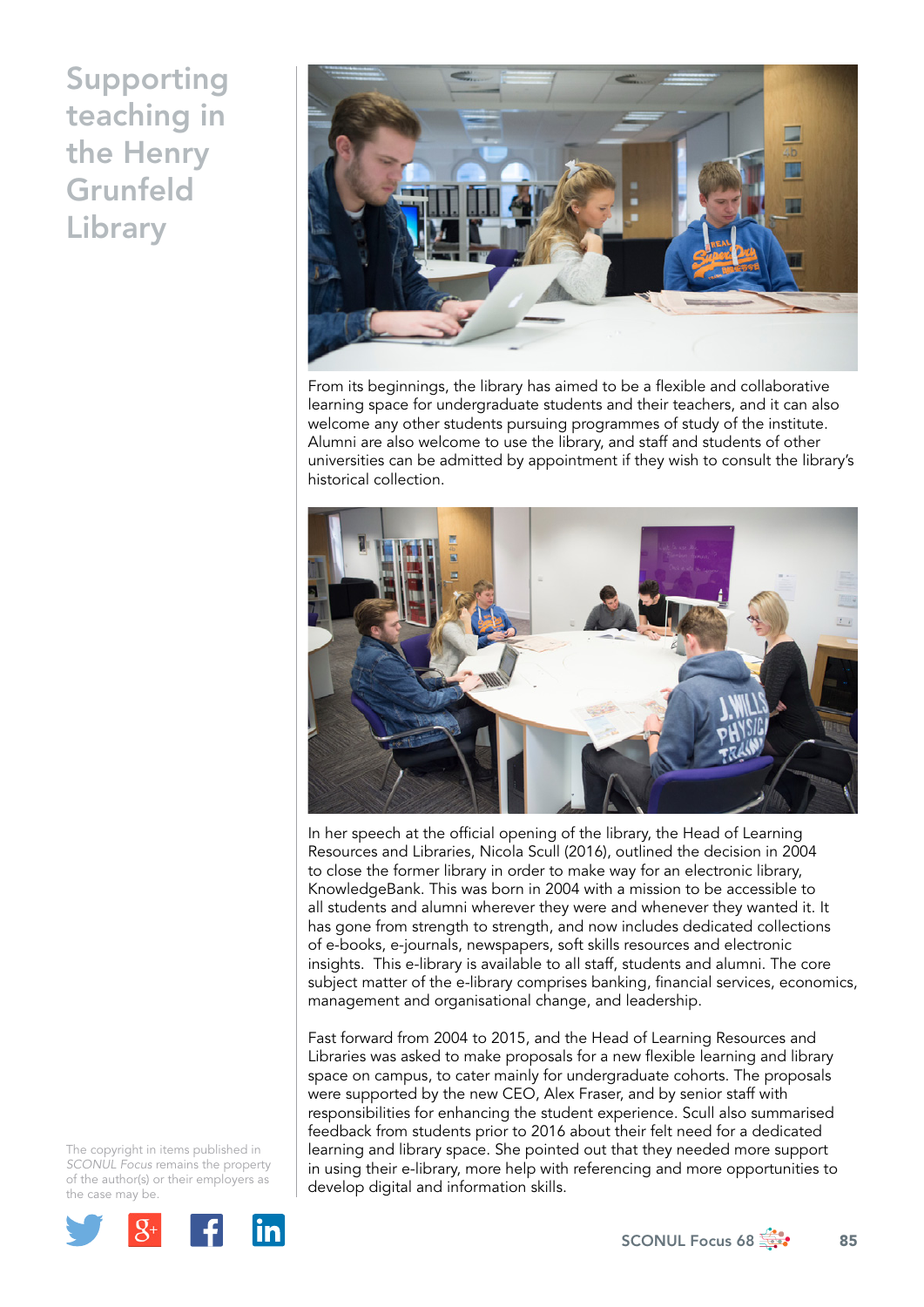## Supporting teaching in the Henry Grunfeld Library

The Henry Grunfeld Library strapline is *learn, study, collaborate*, and to this end the space is very flexible, offering:

- qualified librarians available to students and staff during opening hours
- spaces for quiet study and for group study / group work and seminars
- twelve PCs linked to the internet and KnowledgeBank, our electronic library
- a collection in print of core undergraduate texts, daily newspapers and financial and news magazines
- an historical collection showcasing the *Journal of the Institute of Bankers* (now know as *Financial world*) (1879–)
- a dedicated Bloomberg terminal, available to students and staff, and bookable
- a bookable PC space that can be used for digital skills workshops, or for other classes, as required by teachers

#### Support for teachers

Keeping academics engaged with the library and with KnowledgeBank is a key priority for us at The London Institute of Banking & Finance. We encourage all teaching staff to keep up to date with database developments and new resources. As librarians, we regularly monitor and copy edit references in the VLE and for assignments. We also welcome opportunities from our academic colleagues to join them in class or workshops to demonstrate resources and searching techniques.

Keeping up to date with new developments and resources is an essential element of a teacher's continuous professional development. As far as we can, we offer induction sessions to new academic staff members. We invite teachers to sign up to test out new resources on trial, as their feedback is very important. We organise refreshers and demonstrations of key items such as the *FT*, Statista and the EIU (Economist Intelligence Unit). We send a monthly digest of library and database news to the academic forum, which they receive on the VLE and by email. We offer one-to-one help at any stage for teachers, if they would like it. Teachers can also book the computer space in the library for a class or workshop. Library manager, Ian Simpson, is keen to use every available means to keep our academic colleagues engaged with libraries and updated with resources.

Like many libraries, we are fortunate to have a few very enthusiastic academic staff members who fully appreciate the value of libraries and information and digital literacy skills. These 'champions' can help to reinforce our key messages. Their advocacy and good will are a major help at difficult times and when we have to make decisions about new or existing resources.

As librarians, we form part of the wider team of Learning Resources and Libraries, under the leadership of Nicola Scull. We enjoy very good working relationships with our colleagues in the VLE team and the publications team. On the VLE, librarians are asked regularly to copy-check references for accuracy and Harvard compliance (our own version of Harvard). In this way, we help to improve the integrity and presentation of the content written by academics and other authors. We monitor some of the VLE forums to advise on resources and search techniques, as appropriate. As well as liaising regularly with our VLE colleagues, we are in weekly, if not daily, contact with course directors and student support staff, and with the careers and student engagement managers.

The copyright in items published in *SCONUL Focus* remains the property of the author(s) or their employers as the case may be.



Perhaps the most enlightening exchange that we have with academics, both for librarians and academics, is when we are asked to demonstrate resources